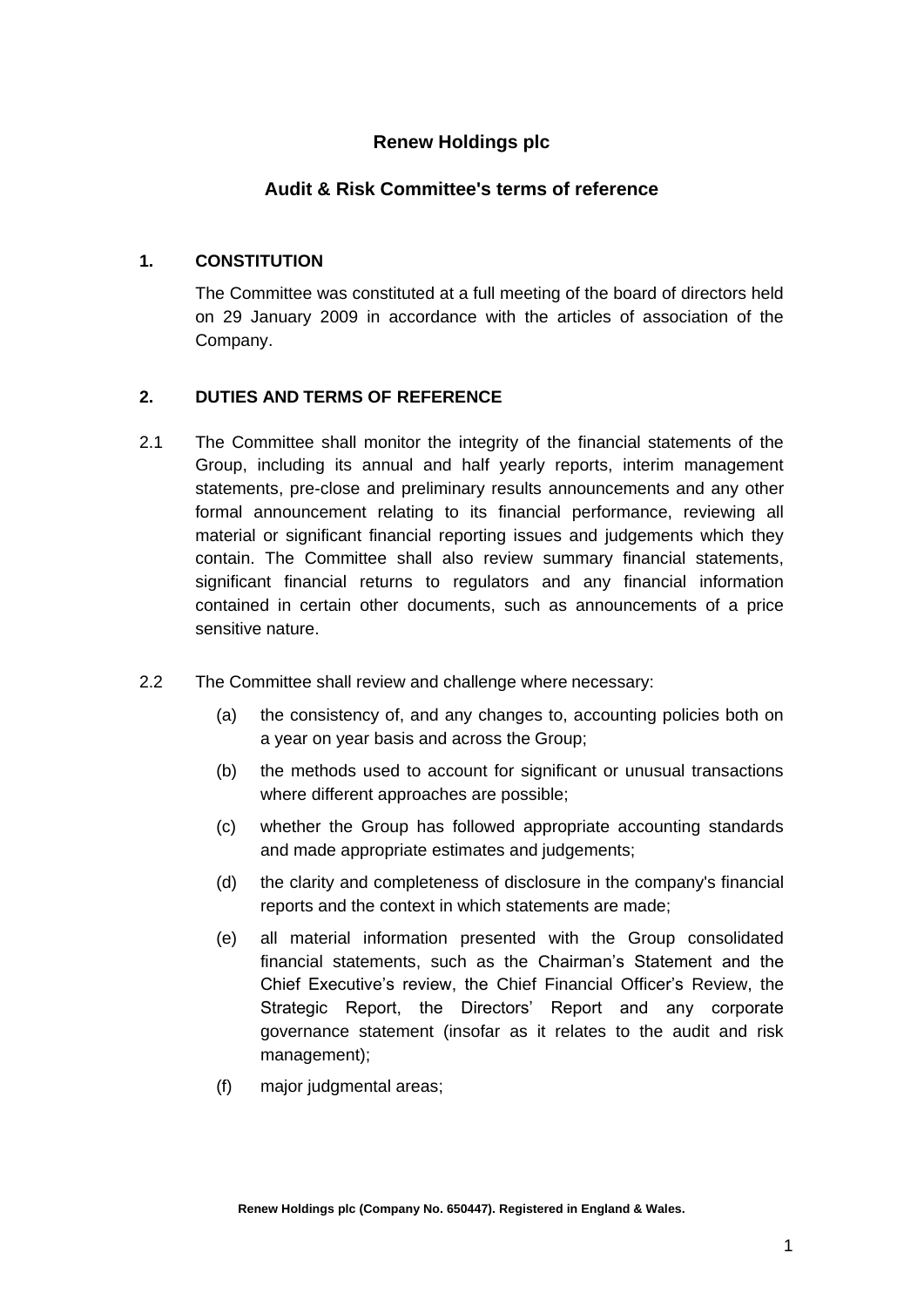- (g) any adjustments resulting from the audit;
- (h) the going concern assumption;
- (i) compliance with applicable regulatory and legal requirements; and
- (j) compliance with best practice in the area of corporate governance.
- 2.3 The Committee shall:
	- (a) keep under review the effectiveness of the Group's internal controls and risk management systems;
	- (b) review and approve the statements to be included in the annual report concerning internal controls and risk management; and
	- (c) review in particular:
		- (i) the policies and overall process for identifying and assessing business risks and managing their impact on the Group;
		- (ii) regular assurance reports from management, internal audit, external audit and others on matters related to risk and control; and
		- (iii) the timeliness of, and reports on, the effectiveness of corrective action taken by management.
- 2.4 The Committee shall:
	- (a) review the Group's arrangements for its employees to raise concerns, in confidence, about possible wrongdoing in financial reporting or other matters. The Committee shall ensure that these arrangements allow proportionate and independent investigation of such matters and appropriate follow up action;
	- (b) the Group's procedures for detecting fraud; and
	- (c) review the Group's systems and controls for the prevention of bribery, its code of corporate conduct/business ethics and its policies for ensuring that the Group complies with relevant regulatory and legal requirements, receive reports on non-compliance and consider appropriate action.
- 2.5 The Committee shall:
	- (a) monitor and review the effectiveness of the Group's internal audit process in the context of the Group's overall risk management system;
	- (b) consider and approve the remit of the internal audit process and ensure it has adequate resources and appropriate access to information to enable it to perform its function effectively and in

**Renew Holdings plc (Company No. 650447). Registered in England & Wales.**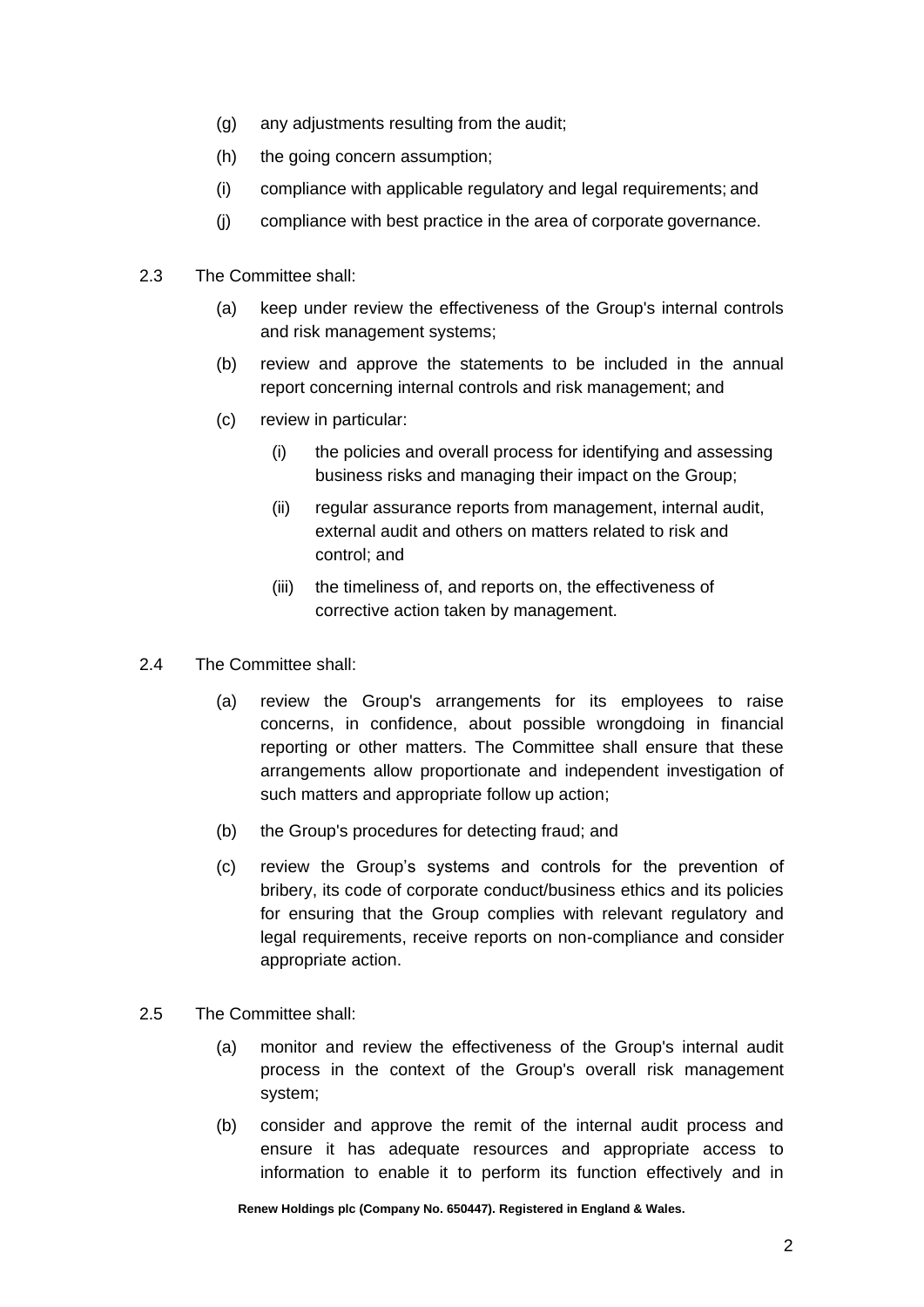accordance with the relevant professional standards. The Committee shall also ensure the function has adequate standing and is free from management or other restrictions. Such duties will apply both to the financial internal audit process and to the operational internal audit process;

- (c) review and assess the annual internal audit plans;
- (d) review promptly all internal audit reports;
- (e) review and monitor management's responsiveness to the findings and recommendations of such reports; and
- (f) at the discretion of the committee, meet with any member of staff who has carried out internal audit, without management being present, to discuss their remit and any issues arising from the

internal audits carried out. In addition, any member of staff who has carried out internal audit shall be given the right of direct access to the Chairman of the board of directors and to the Committee.

- 2.6 The Committee shall:
	- (a) consider and make recommendations to the board, to be put to shareholders for approval at the Annual General Meeting, in relation to the appointment, re-appointment and removal of the company's external auditor. The Committee shall oversee the selection process for new external auditors and if an auditor resigns the Committee shall investigate the issues leading to this and decide whether any action is required;
	- (b) oversee the relationship with the external auditor including (but not limited to):
		- (i) approval of their remuneration, including reviewing fees for non-audit services and consideration as to whether the level of fees is appropriate to enable an adequate audit to be conducted;
		- (ii) approval of their terms of engagement, including any engagement letter issued at the start of each audit and the scope of the audit;
		- (iii) assessing annually their independence and objectivity taking into account relevant professional and regulatory requirements and the relationship with the auditor as a whole, including the provision of any non-audit services;
		- (iv) satisfying itself that there are no relationships (such as family, employment, investment, financial or business) between the auditor and the company and its subsidiaries (other than in the ordinary course of business);

**Renew Holdings plc (Company No. 650447). Registered in England & Wales.**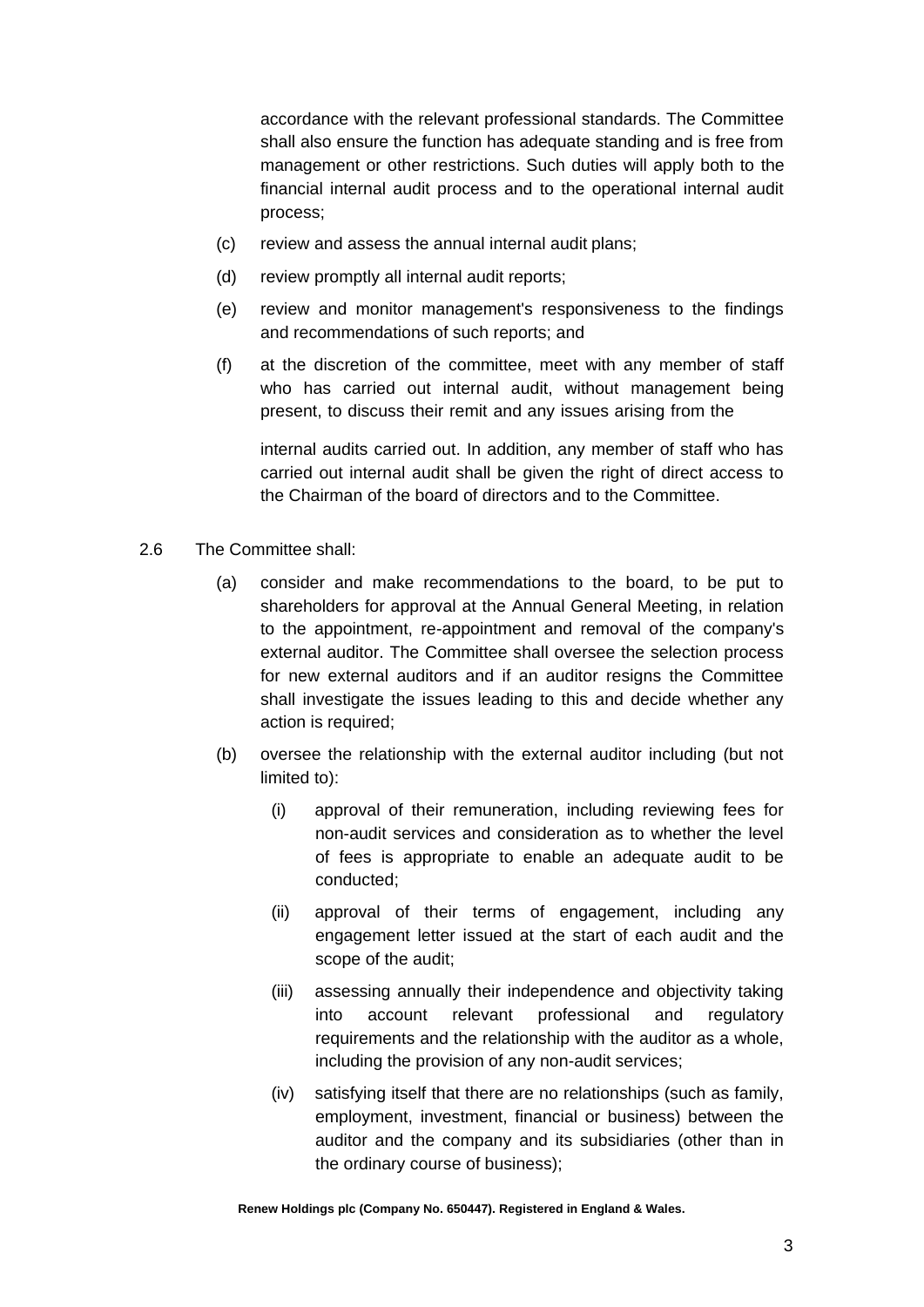- (v) agreeing with the board a policy on the employment of former employees of the company's auditor, then monitoring the implementation of this policy;
- (vi) monitoring the auditor's compliance with relevant ethical and professional guidance on the rotation of audit partners, the level of fees paid by the company compared to the overall fee income of the firm, office and partner and other related requirements;
- (vii) assessing annually their qualifications, expertise and resources and the effectiveness of the audit process which shall include a discussion with the external auditor on their own internal quality control procedures; and
- (viii) seeking to ensure co-ordination with the activities of the internal audit process.
- 2.7 Meet regularly with the external auditor, including once at the planning stage before the audit and once after the audit at the reporting stage. The Committee shall meet the external auditor at least once a year, without management being present, to discuss their remit and any issues arising from the audit.
- 2.8 Review and approve the annual audit plan and ensure that it is consistent with the scope of the audit engagement.
- 2.9 Review the findings of the audit with the external auditor. This shall include but not be limited to, the following:
	- (a) a discussion of any major issues which arose during the audit,
	- (b) any accounting and audit judgements, and
	- (c) levels of errors identified during the audit.
- 2.10 Review any representation letter(s) requested by the external auditor before they are signed by management.
- 2.11 Review the management letter and management's response to the auditor's findings and recommendations.
- 2.12 Develop and implement a policy on the supply of non-audit services by the external auditor to avoid any threat to auditor objectivity and independence, taking into account any relevant ethical guidance on the matter.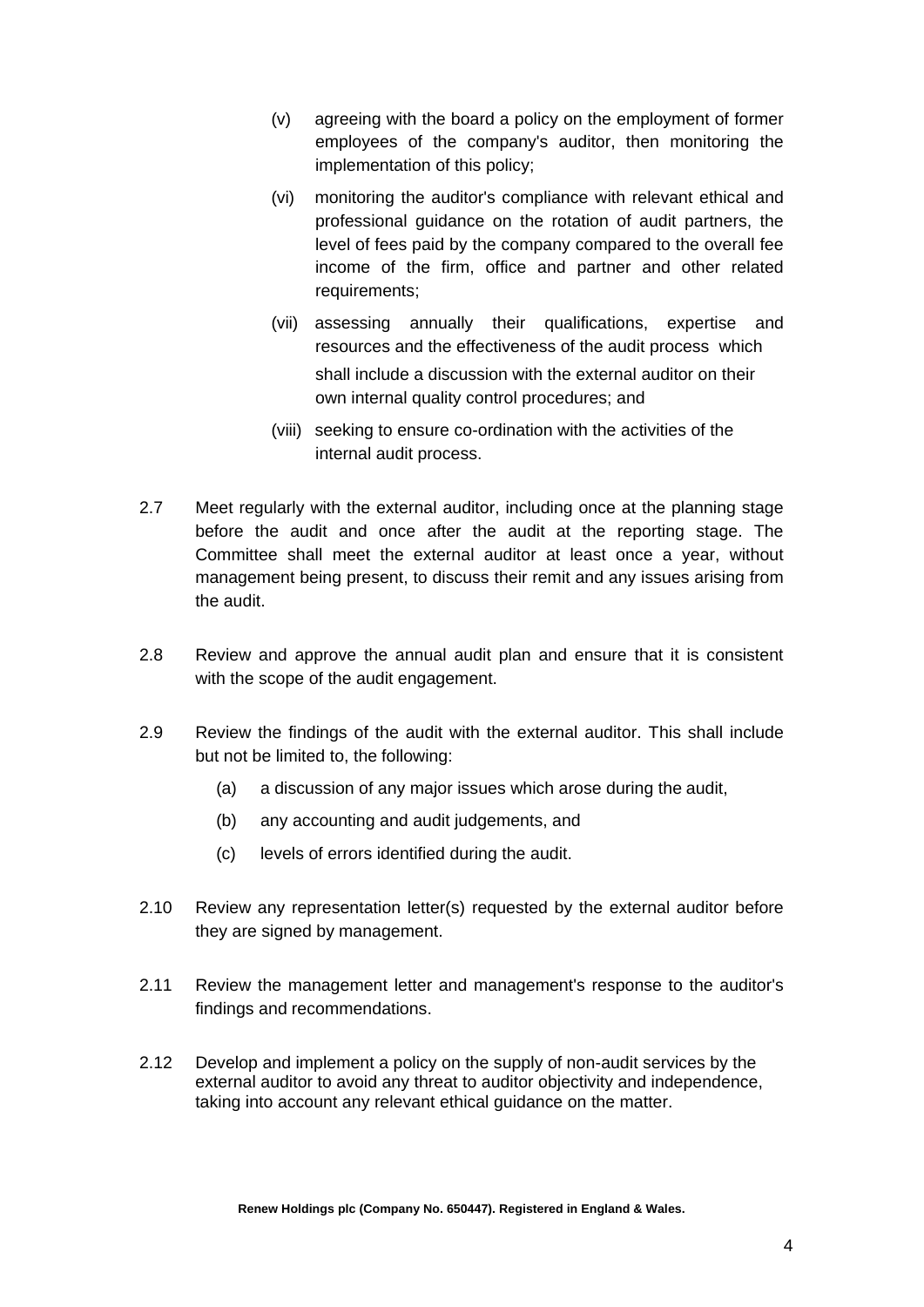- 2.13 The Committee Chairman shall report formally to the board on its proceedings after each meeting on all matters within its duties and responsibilities.
- 2.14 The Committee shall make whatever recommendations to the board it deems appropriate on any area within its remit where action or improvement is needed.
- 2.15 The Committee shall compile a report to shareholders on its activities to be included in the company's annual report.
- 2.16 The Committee shall:
	- (a) have access to sufficient resources in order to carry out its duties, including access to the company secretary for assistance as required;
	- (b) be provided with appropriate and timely training, both in the form of an induction programme for new members and on an ongoing basis for all members;
	- (c) give due consideration to applicable laws and regulations, including the provisions of the Combined Code, the QCA Corporate Governance Guidelines for AIM companies, NAPF Corporate Governance Policy & Voting Guidelines for AIM Companies and the requirements of the London Stock Exchange's rules for AIM companies as appropriate;
	- (d) be responsible for co-ordination of the internal and external auditors; and
	- (e) at least once a year, review its own performance, constitution and terms of reference to ensure it is operating at maximum effectiveness and recommend any changes it considers necessary to the board for approval.
- 2.17 To consider such other matters as may be requested by the board of directors.

#### **3. MEMBERSHIP**

- 3.1 The members of the Committee shall be appointed by the board of directors. All of the members of the Committee shall be non-executive directors.
- 3.2 The Committee shall have at least two members and at least one member should have recent and relevant financial experience. The board of directors shall elect a non-executive director to serve as the Chairman of the Committee. A quorum shall be any two members of the Committee. The

**Renew Holdings plc (Company No. 650447). Registered in England & Wales.**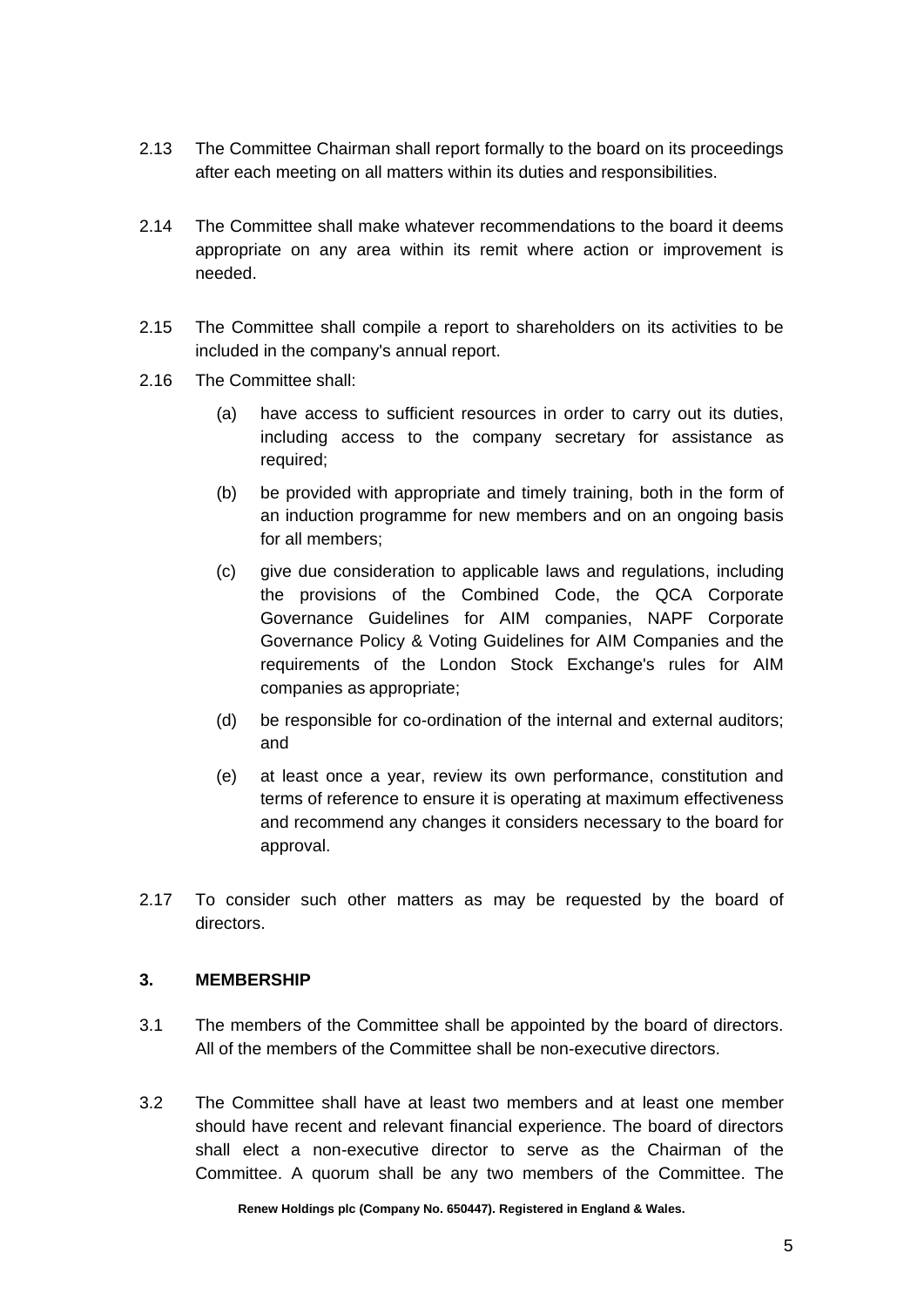members of the Committee can be varied at any time by a majority resolution of the board of directors save that any additional appointment must be a nonexecutive director.

## **4. VOTING ARRANGEMENTS**

- 4.1 Each member of the Committee shall have one vote which may be cast on matters considered at the meeting. Votes can only be cast by members attending a meeting of the Committee.
- 4.2 If a matter that is considered by the Committee is one where a member of the Committee, either directly or indirectly has a personal interest, that member shall not be permitted to vote at the meeting.
- 4.3 Save where he has a personal interest, the Chairman will have a casting vote.

### **5. ATTENDANCE AT MEETINGS**

- 5.1 The Committee will meet at least three times a year. The Committee may meet at other times during the year as agreed between the members of the Committee **OR** as requested by the Chairman of the Committee.
- 5.2 Other directors and external advisers may be invited to attend all or part of any meeting as and when appropriate.
- 5.3 The Company Secretary shall be the secretary of the Committee unless the Company Secretary is an executive director in which case the Committee shall appoint an alternate secretary.

#### **6. NOTICE OF MEETINGS**

- 6.1 Meetings of the Committee shall be summoned by the company secretary at the request of any of its members.
- 6.2 Unless otherwise agreed, notice of each meeting confirming the venue, time and date together with an agenda of the matters to be discussed at the meeting shall be forwarded to each member and any other person required to attend no later than 2 days before the date of the meeting. Any supporting papers shall be sent to each member of the Committee (as appropriate) at the same time.